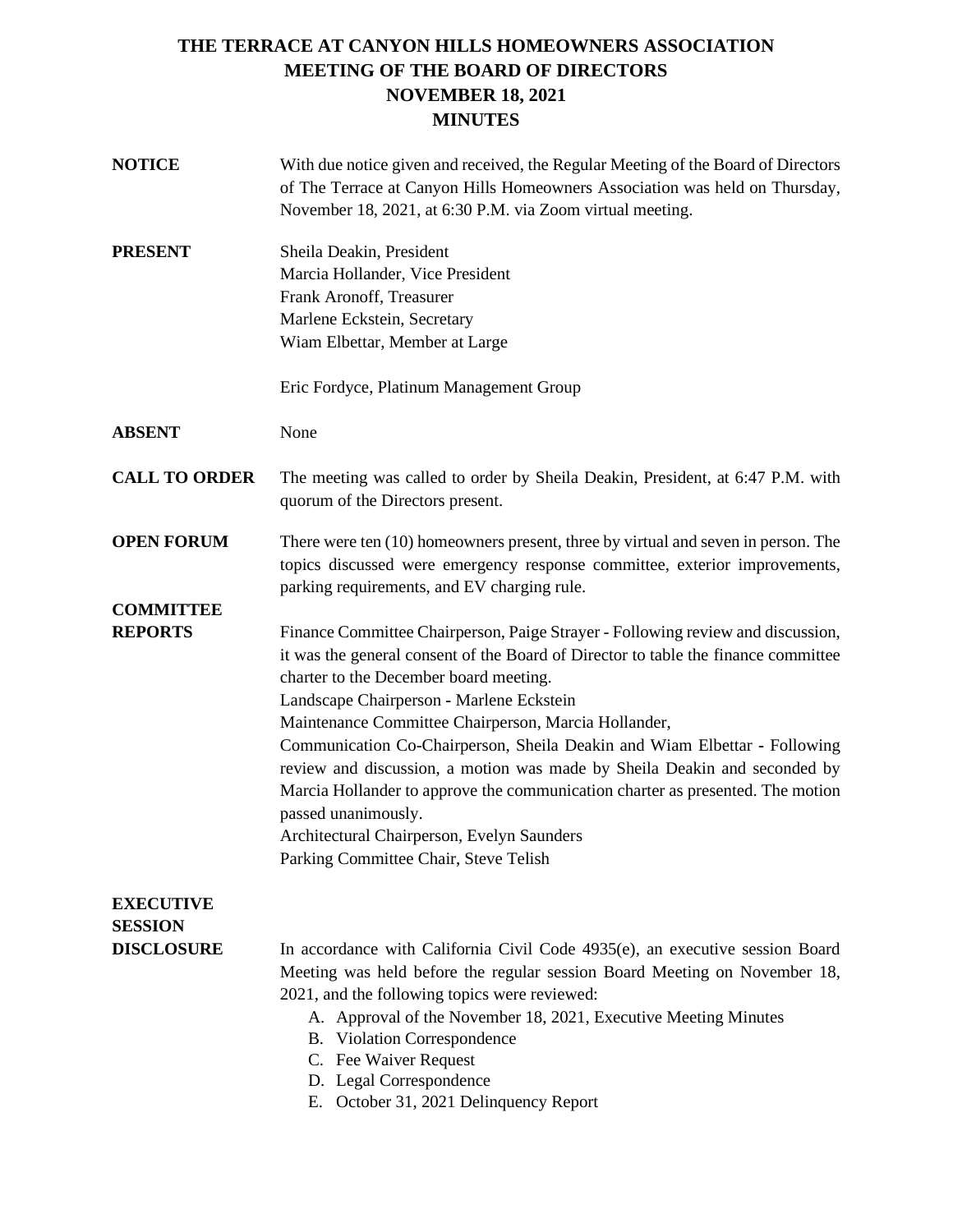### **THE TERRACE AT CANYON HILLS HOMEOWNERS ASSOCIATION MEETING OF THE BOARD OF DIRECTORS NOVEMBER 18, 2021 – PAGE 2**

| <b>TREASURER'S</b>                |                                                                                                                                                                                                                                                                                                                                                                                                                                                                                                                                                                                                                                                                                                                                                                                                                             |  |  |  |
|-----------------------------------|-----------------------------------------------------------------------------------------------------------------------------------------------------------------------------------------------------------------------------------------------------------------------------------------------------------------------------------------------------------------------------------------------------------------------------------------------------------------------------------------------------------------------------------------------------------------------------------------------------------------------------------------------------------------------------------------------------------------------------------------------------------------------------------------------------------------------------|--|--|--|
| <b>REPORT</b>                     | As of the October 31, 2021, Financial Statement, the Operating Account reflects<br>a year-to-date revenue of \$307,219.70 and a year-to-date expenditure of<br>\$294,497.24.                                                                                                                                                                                                                                                                                                                                                                                                                                                                                                                                                                                                                                                |  |  |  |
|                                   | The association also contributes \$41,173.92 a month to the Reserve Account<br>per the approved annual budget. These funds are for future capital<br>improvements and replacement components per the reserve study. The total<br>Reserve Funds as of October 31, 2021, are \$1,376,497.57.<br>Total Accounts Receivables as of October 31, 2021, are \$4,213.08.                                                                                                                                                                                                                                                                                                                                                                                                                                                            |  |  |  |
|                                   |                                                                                                                                                                                                                                                                                                                                                                                                                                                                                                                                                                                                                                                                                                                                                                                                                             |  |  |  |
| <b>CONSENT</b><br><b>CALENDAR</b> | The Board of Directors reviewed the consent calendar below:<br>A. Approval of the October 28, 2021, Board of Directors Meeting Minutes.<br>Following review and discussion, a motion was made by Frank Aronoff<br>and seconded by Sheila Deakin to approve the minutes as amended. The<br>motion passed unanimously.<br>B. Approval of the October 28, 2021, Organizational Meeting Minutes.<br>Following review and discussion, a motion was made by Frank Aronoff<br>and seconded by Sheila Deakin to approve the minutes as presented. The<br>motion passed unanimously.<br>C. Acceptance of the October 31, 2021, Financials. Following review and<br>discussion, a motion was made by Frank Aronoff and seconded by Sheila<br>Deakin to approve the Financials as presented. The motion passed<br>unanimously.         |  |  |  |
| <b>NEW BUSINESS</b>               | A. Association Reserve Investments<br>The Board of Directors reviewed correspondence submitted by Morgan<br>Stanley regarding a \$100K CD maturing on 12/15/21, 1/12/22 and 1/18/22.<br>Following review and discussion, a motion was made by Frank Aronoff and<br>seconded by Marcia Hollander to reinvest the \$100K CDs in a 6-month terms.<br>The motion passed unanimously.<br>B. Tree Trimming Damage Reimbursement Review<br>The Board of Directors reviewed correspondence submitted by 113 Santa<br>Rosa Court regarding reimbursement for a pot that was damaged during<br>tree trimming. Following review and discussion, a motion was made by<br>Sheila Deakin and seconded by Marcia Hollander to take no further action<br>as this is between the owner and the contractor. The motion passed<br>unanimously. |  |  |  |
|                                   | C. Common Area Improvement Proposals                                                                                                                                                                                                                                                                                                                                                                                                                                                                                                                                                                                                                                                                                                                                                                                        |  |  |  |

- 1. 411 San Nicholas grading. Following review and discussion, a motion was made by Marcia Hollander and seconded by Wiam Elbettar to approve Carasso Construction to perform the grading with a not to exceed amount of \$350.00. The motion passed unanimously.
- 2. 606 San Nicholas Various Repair. Following review and discussion, it was the general consent of the Board of Directors to table this.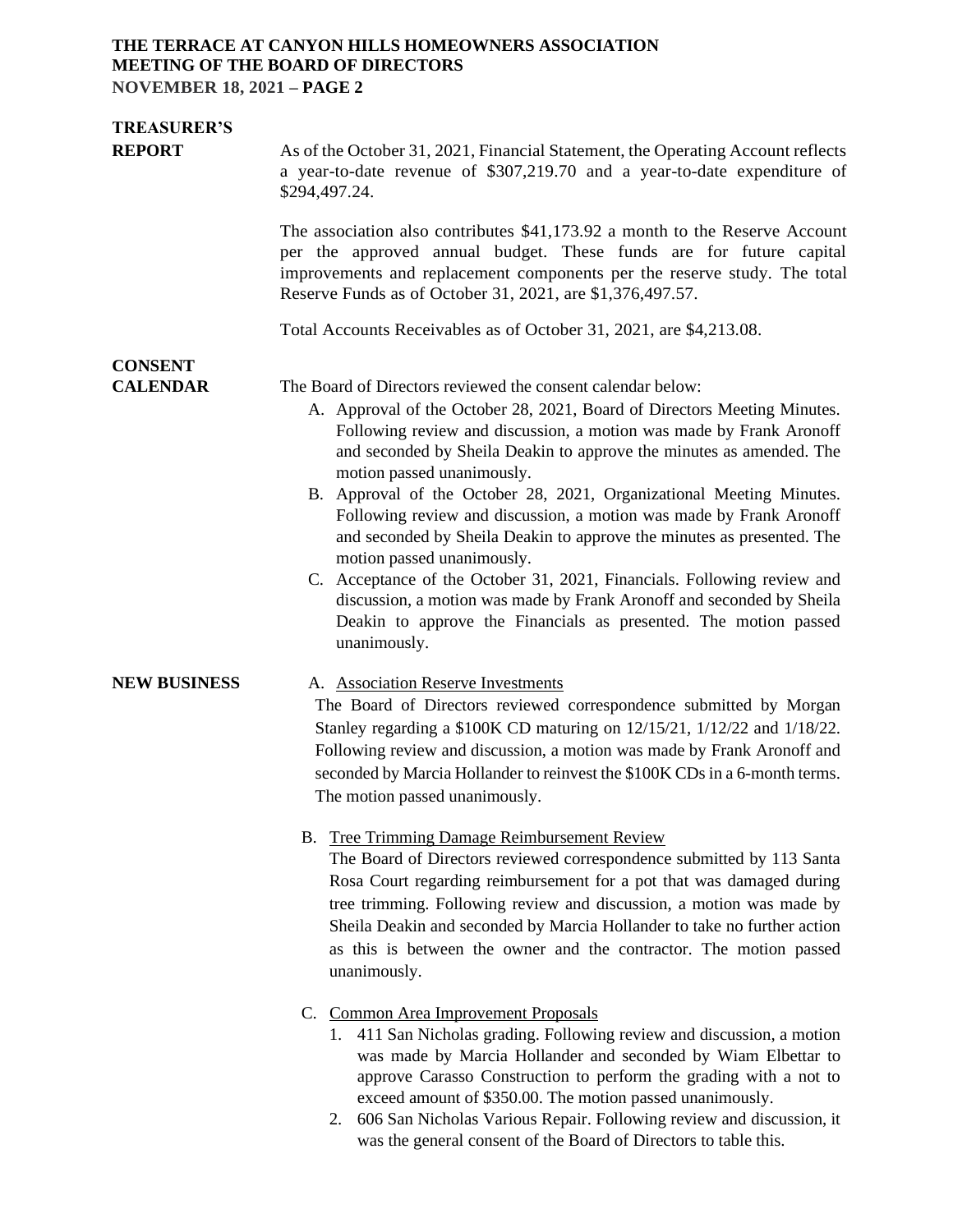#### **THE TERRACE AT CANYON HILLS HOMEOWNERS ASSOCIATION MEETING OF THE BOARD OF DIRECTORS NOVEMBER 18, 2021 – PAGE 3**

- 3. Upper Pool Stairs No Slip Reflective Tape. Following review and discussion, it was the general consent of the Board of Directors to table this.
- D. Repiping Proposals

The Board of Directors reviewed three proposals submitted by AMA Repiping, Ameri-Cal Repipe and Plumbing Inc., and Severson Plumbing due to the issues that have been noted with the current repipe company, Severson Plumbing. Following review and discussion, a motion was made by Sheila Deakin and seconded by Marcia Hollander to approve a proposal from Ameri-Cal Repipe and Plumbing Inc., as a cost of \$7,200.00 per unit. The motion passed unanimously.

E. Upper Pool & spa Replastering Proposal

The Board of Directors reviewed a proposal to replaster the upper San Nicholas pool and spa and the approved proposal from 2017 submitted by Alan Smith Pools. Following review and discussion, it was the general consent of the Board of Directors to table in order meet with 3 vendors.

F. Best Pool Correspondence

1.The Board of Directors reviewed correspondence submitted by Best Pool regarding a 5% increase (\$695.00 to \$765.00) per month commencing January 2022. Following review and discussion, it was the general consent of the Board of Directors to obtain additional proposals for pool service. 2.The Board of Directors reviewed correspondence submitted by Alan Smith Pools regarding their recommendation to drain and acid wash the pool every two months due to algae build up. Following discussion, it was the general consent of the Board of Directors to take no further action.

G. Invoice / Check Signing Process

The Board of Directors held a discussion regarding the check signing process. Following review and discussion, it was the general consent of the Board of Directors to take no further action.

H. Management Approval Authority Review

The Board of Directors reviewed a request from Management regarding tasks that under the \$7,500.00 authorization limit per occurrence. Following review and discussion a motion made by Frank Arnoff and seconded by Marlene Eckstein to have all management approved proposals be disclosed to the Board President at the time of approval and placed in the following month Directors report. The Motion passed unanimously.

- I. Management / Homeowner Requests
	- 1. Landscape Holiday Bonus Approval. Following review and discussion, a motion was made by Marcia Hollander and seconded by Sheila Deakin to approve the landscape holiday bonus. The motion passed unanimously.
	- 2. Director's Inspection Date. Following review and discussion, it was the general consent of the Board of Directors to conduct an inspection in January / February.